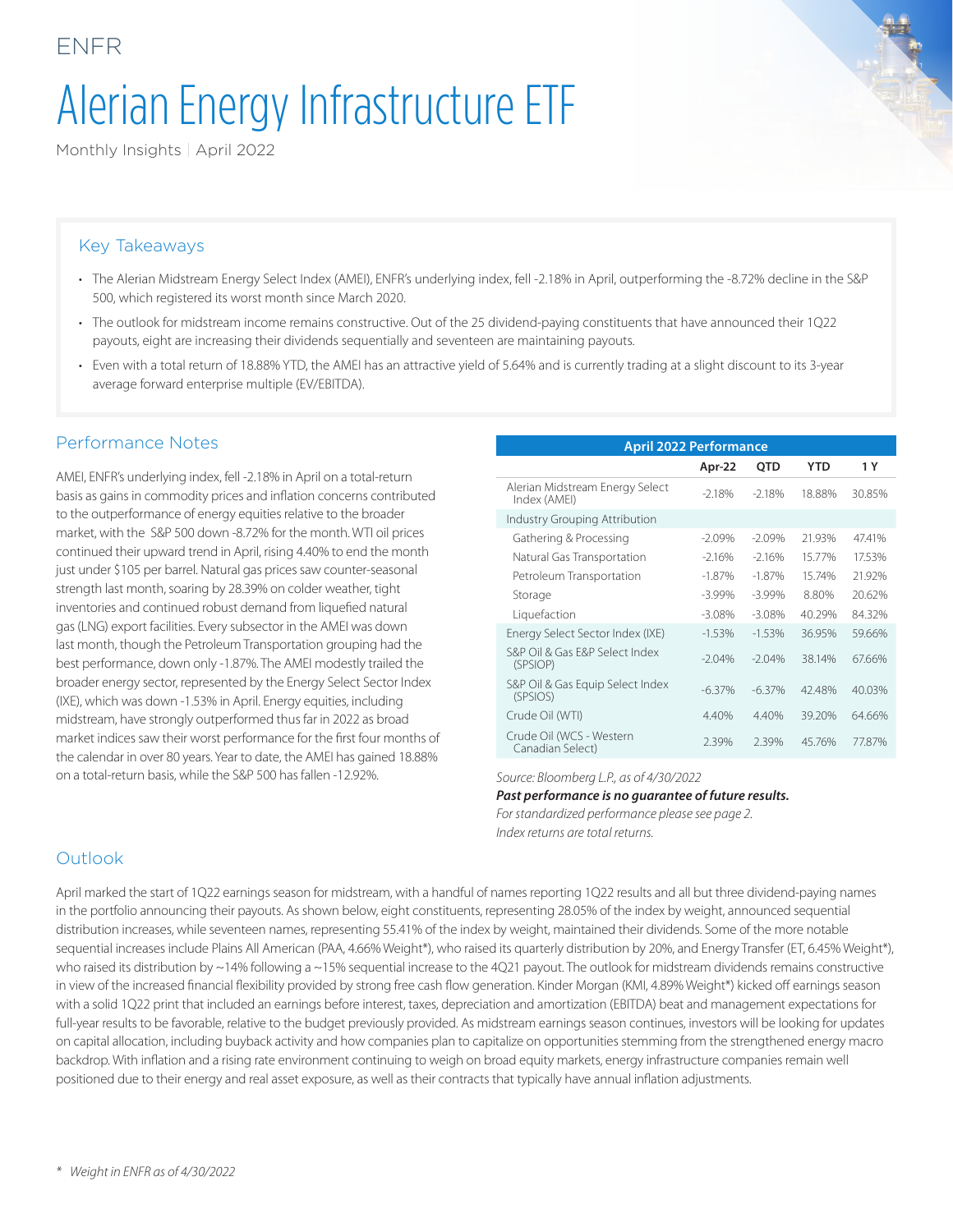## ENFR Monthly Insights | April 2022 Alerian Energy Infrastructure ETF

### Constituent News

- Enterprise Products Partners (EPD, 8.26% Weight\*) hosted its analyst day where it highlighted its constructive outlook for natural gas, natural gas liquids (NGL) and petrochemicals. EPD also announced several capital-efficient growth projects leveraging its integrated asset base. Separately, EPD revealed a signed letter of intent with Oxy Low Carbon Ventures to develop a carbon capture and sequestration project on the Texas Gulf Coast.
- TC Energy Corp (TRP CN, 6.89% Weight\*) reported 1Q22 results largely in line with estimates and reaffirmed its 2022 guidance. As previously announced, TRP CN raised its quarterly dividend by ~3% for 1Q22.
- Energy Transfer (ET, 6.45% Weight\*) raised its quarterly distribution by 14.30% to \$0.20 per unit, a 30% distribution increase year-over-year.
- Kinder Morgan (KMI, 4.89% Weight\*) reported 1Q22 results that beat adjusted EBITDA estimates by \$92 million. Management expects 2022 results to compare favorably to its 2022 adjusted EBITDA guidance of \$7.2 billion. KMI also raised its quarterly dividend by 2.77% to \$0.2775 for 1Q22, as was previously announced.
- Plains All American (PAA, 4.66% Weight\*) raised its quarterly distribution by 20% to \$0.2175 per common unit, in line with quidance provided earlier this year. PAA also announced it signed a memorandum of understanding with Atura Power to assess the feasibility of an underground hydrogen storage project in Canada.

#### Valuation Update

- At month end, AMEI was trading at a slight discount to its 3-year average EV/EBITDA ratio.
- The current yield for the AMEI is 132 basis points (bps) below its 3-year average.

|                          | <b>AMEL Current Valuations</b> |            |           |  |  |
|--------------------------|--------------------------------|------------|-----------|--|--|
|                          | Current                        | 3 Year Avg | Delta     |  |  |
| Price/Cash Flow (TTM)    | 5.51x                          | 5.02x      | 9.72%     |  |  |
| Enterprise Value/EBITDA* | 10.09x                         | 10.22x     | $-127\%$  |  |  |
| Yield                    | 564%                           | 696%       | $-1897\%$ |  |  |
| ENFR 30-Day SEC Yield    | 547%                           |            |           |  |  |

*Source: Bloomberg L.P. and Alerian, as of 4/30/2022*

#### *Past performance is no guarantee of future results.*

*\* Weight in ENFR as of 4/30/2022*

*\* MIC was excluded from the current EV/EBITDA calculation as an outlier.*

#### Alerian Energy Infrastructure ETF (ENFR) Performance

|                                            | <b>Cumulative</b><br>as of 4/30/2022 |       |        | <b>Annualized</b><br>as of 3/31/2022 |        |       |           |                 |
|--------------------------------------------|--------------------------------------|-------|--------|--------------------------------------|--------|-------|-----------|-----------------|
| <b>Total Returns</b>                       | 1 M                                  | 3 M   | YTD    | SI <sup>1</sup>                      | 1 Y    | 3Y    | 15 Y      | SI <sup>1</sup> |
| NAV (Net Asset Value)                      | $-2.21\%$                            | 9.76% | 18.60% | 28.73%                               | 40.69% | 8.43% | 4.35%     | 3.32%           |
| Market Price                               | $-2.29%$                             | 9.75% | 18.21% | 28.85%                               | 40.78% | 8.49% | 4.35%     | 3.34%           |
| Alerian Midstream Energy Select Index - TR | $-2.18%$                             | 9.92% | 18.88% | 38.63%                               | 41.72% | 9.46% | 5.31%     | 4.23%           |
| Alerian MLP Index - TR                     | $-0.09\%$                            | 6.88% | 18.70% | $-11.30\%$                           | 36.56% | 2.70% | $-0.07\%$ | $-1.40\%$       |

*Performance data quoted represents past performance. Past performance is no guarantee of future results so that shares, when redeemed, may be worth more or less than their original cost. The investment return and principal value will fluctuate. Current performance may be higher or*  lower than the performance quoted. For current month-end performance call 1-866-759-5679 or visit *www.alpsfunds.com.* Performance includes *reinvested distributions and capital gains.*

*Market Price is based on the midpoint of the bid/ask spread at 4 p.m. ET and does not represent the returns an investor would receive if shares were traded at other times.*

*<sup>1</sup> Fund inception date: 10/31/2013*

*Total Operating Expenses: 0.35%*

#### Top 10 Holdings

| <b>ENBRIDGE INC</b>                 | 9.87% | TARGA RESOURCES CORP  | 5.27% |
|-------------------------------------|-------|-----------------------|-------|
| <b>ENTERPRISE PRODUCTS PARTNERS</b> | 826%  | PEMBINA PIPELINE CORP | 517%  |
| TC ENERGY CORP                      | 6.89% | CHENIERE ENERGY INC.  | 5.12% |
| <b>FNFRGY TRANSFFR I P</b>          | 6.45% | KINDER MORGAN INC     | 489%  |
| WILLIAMS COS INC                    | 550%  | ONFOK INC             | 469%  |

*As of 4/30/2022, subject to change Daily holdings are available at [www.alpsfunds.com.](https://www.alpsfunds.com/)*